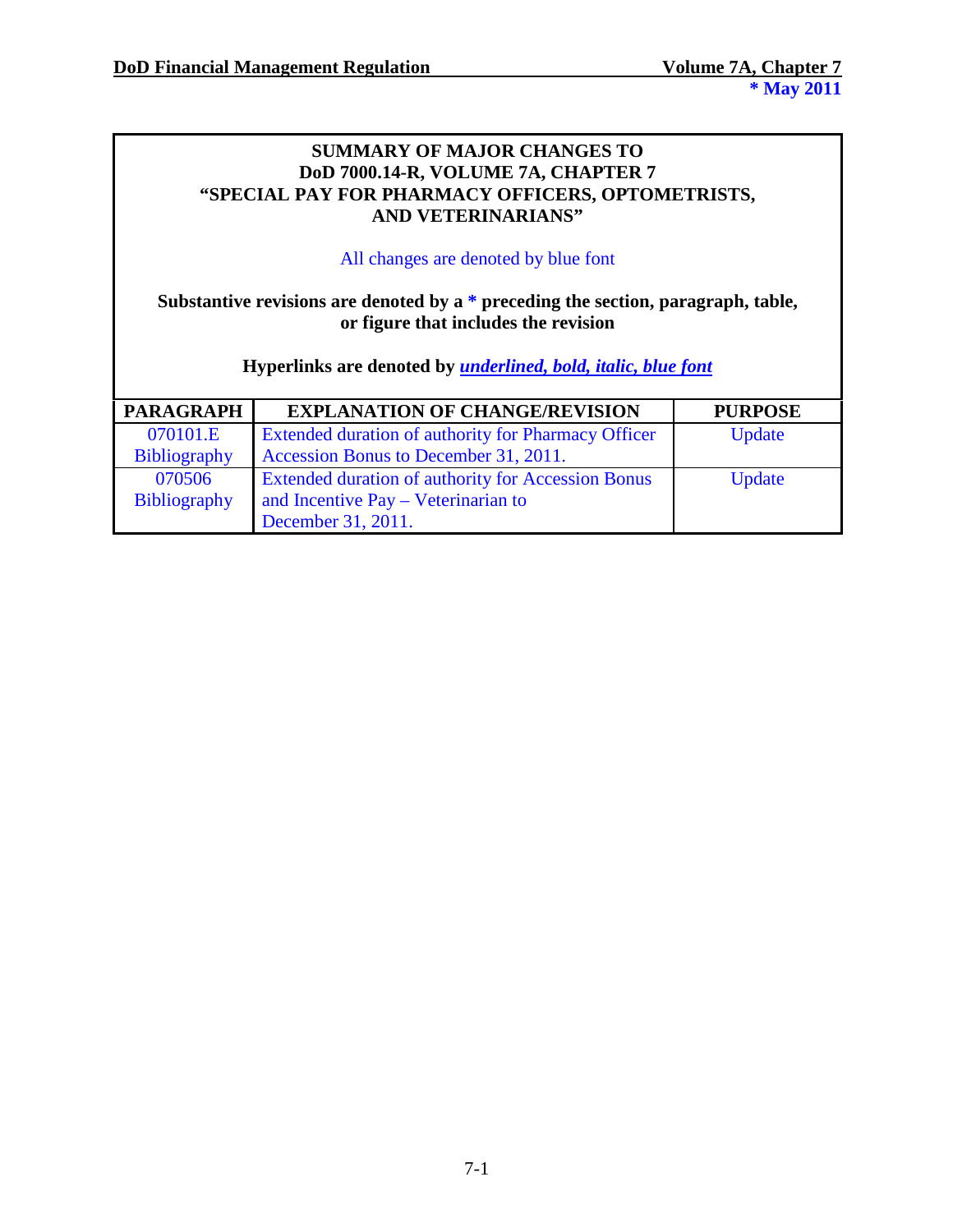### **TABLE OF CONTENTS**

### **SPECIAL PAY FOR PHARMACY OFFICERS, OPTOMETRISTS, AND VETERINARIANS**

**\***0701 Pharmacy Officers

070101 Accession Bonus 070102 Special Pay

0702 Optometrists

070201 Eligibility 070202 Regular Special Pay 070203 Retention Pay 070204 Repayment

0703 Special Pay - Veterinarians

070301 Eligibility 070302 Special Pay 070303 Restriction

0704 Non-Physician Healthcare Provider Board Certification Pay

070401 Eligibility 070402 Amount 070403 Restriction

**\***0705 Accession Bonus and Incentive Pay For Officers in Health Profession - Veterinarians

 070501 Accession Bonus 070502 Incentive Pay 070503 Retention Bonus 070504 Board Certification Pay 070505 Repayment 070506 Duration of Authority

**\*** Bibliography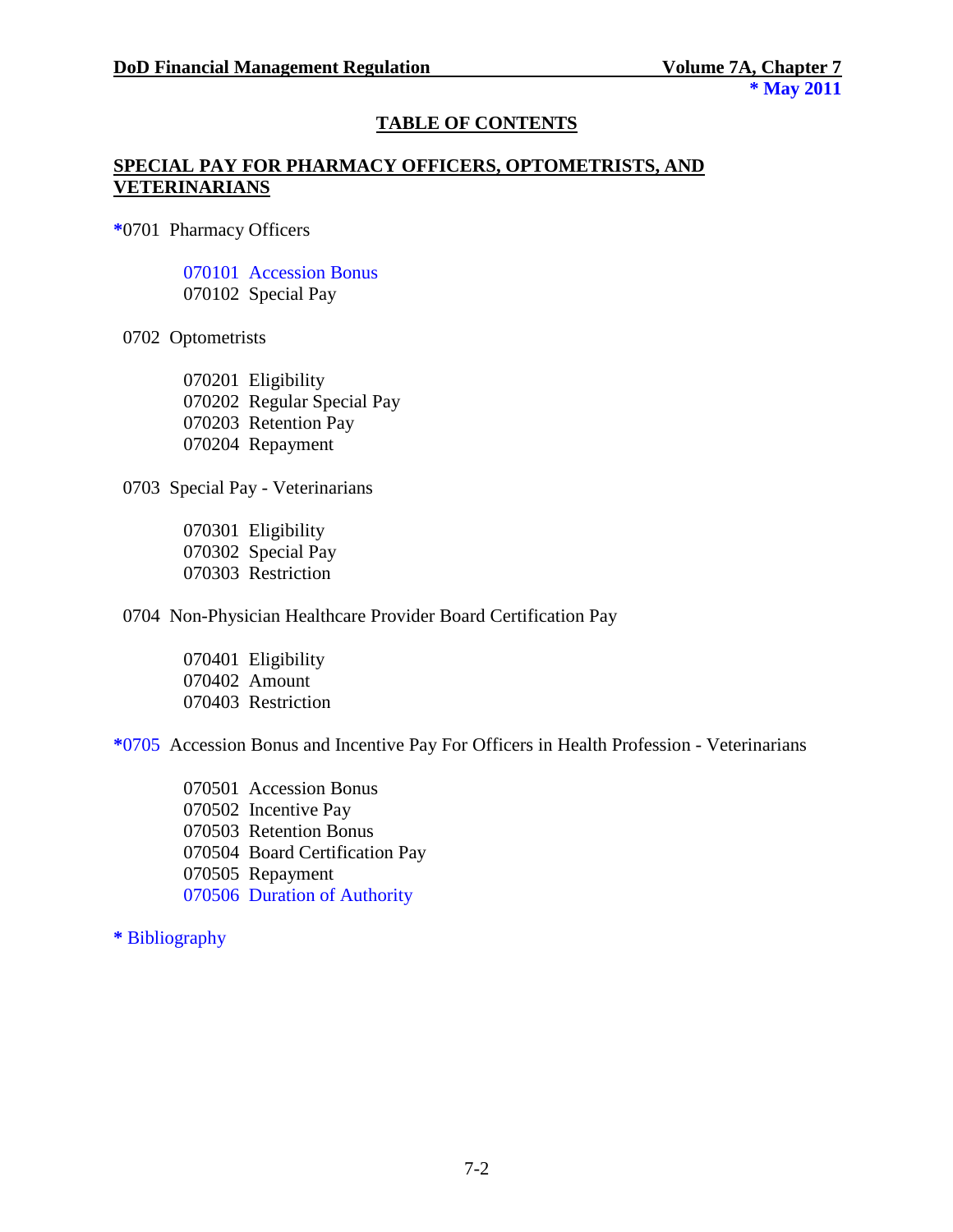## **CHAPTER 7**

### **SPECIAL PAY FOR PHARMACY OFFICERS, OPTOMETRISTS, AND VETERINARIANS**

#### 0701 PHARMACY OFFICERS

#### 070101. Accession Bonus

A. Eligibility. A person who is a graduate of an accredited pharmacy school and who executes a written agreement to accept a commission as an officer of a uniformed service and remain on active duty for a period of not less than 4 years, may, upon acceptance of the agreement by the Secretary of the Military Department concerned, be paid an accession bonus in an amount determined by the Secretary concerned.

B. Eligibility Limitation. A person may not be paid an accession bonus if:

1. The person, in exchange for an agreement to accept an appointment as a warrant or commissioned officer, received financial assistance from the Department of Defense (DoD) or the Department of Health and Human Services to pursue a course of study in pharmacy; or

2. The Secretary concerned determines that the person is not qualified to become and remain licensed as a pharmacist.

C. Amount. The Secretaries concerned may, upon acceptance of the written agreement, pay an accession bonus to an eligible person in an amount not to exceed \$30,000.

D. Repayment. A person who, after signing an agreement under subparagraph 070101.A, is not commissioned as an officer of the armed forces, does not become and remain certified or licensed as a pharmacist, or does not complete the period of active duty specified in the agreement shall be subject to the repayment provisions of *[Chapter 2](http://comptroller.defense.gov/fmr/07a/07a_02.pdf)*.

\* E. Duration of Authority. No agreement under this section may be entered into after December 31, 2011, unless this bonus authority is extended by the Congress.

070102. Special Pay

A. Eligibility. A commissioned officer serving in a pay grade below O-7 who meets the following requirements is eligible to receive special pay starting on or after October 1, 2010:

1. Is a pharmacy officer in the Medical Service Corps of the Army or Navy, or the Biomedical Science Corps of the Air Force;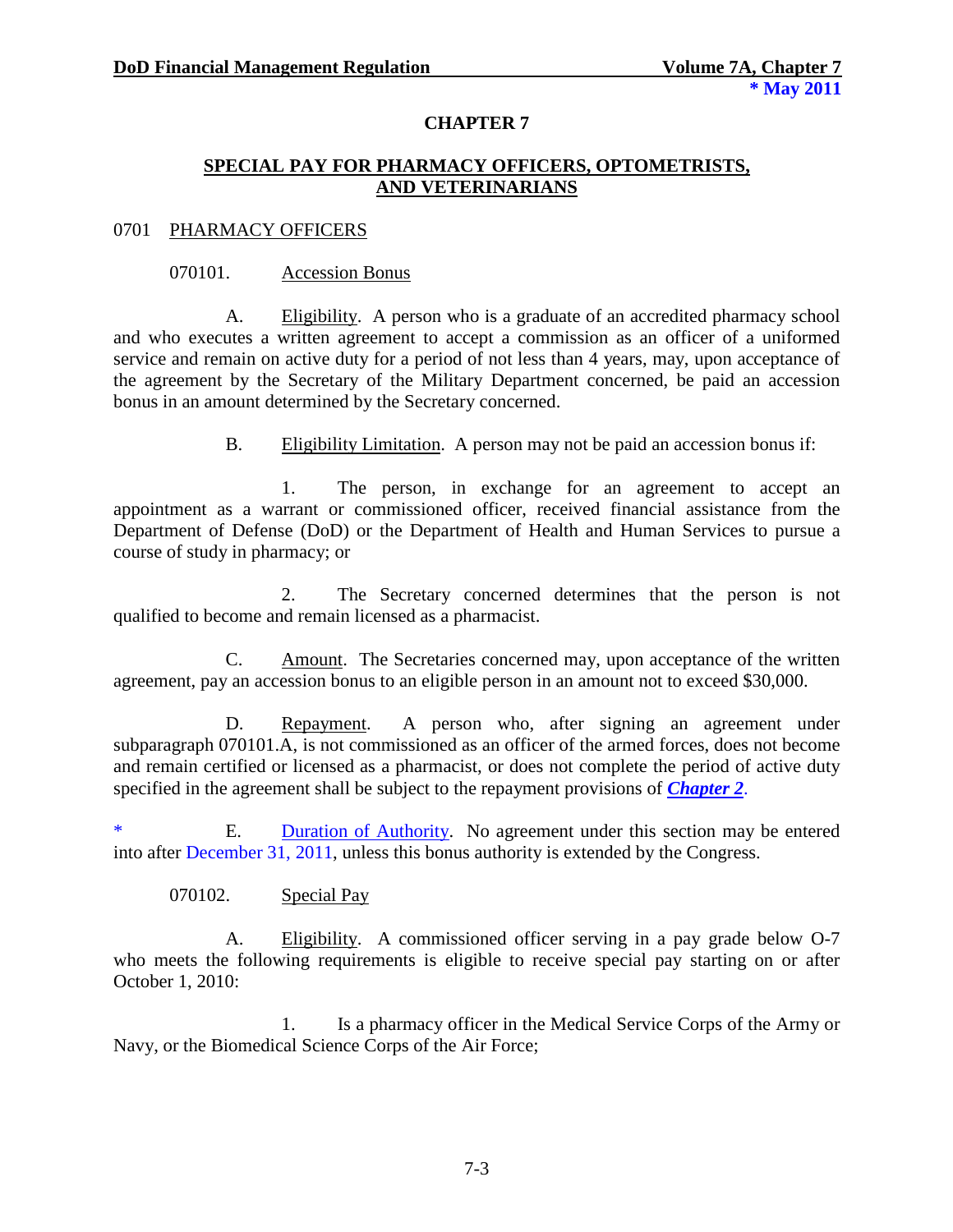2. Is on active duty under a call or order to active duty for a period of not less than 2 years; and

3. Executes a contract to remain on active duty for a minimum of 2 years from the date of the contract (exception that those with an approved retirement date may be approved within Service policy).

NOTE: Anyone extended on active service (voluntary or involuntary) beyond a formally recorded separation or retirement date due to national emergency may extend the contract under which they are currently serving on the date of extension (stop loss).

B. Amount. The amount paid to an officer for Pharmacy special pay will not exceed \$15,000 per year for a 2-year obligation.

## 0702 OPTOMETRISTS

070201. Eligibility. The following officers are eligible for special pay:

A. A commissioned officer of the Regular Army, Regular Navy, or the Regular Air Force who is designated as an optometry officer;

B. A commissioned officer of a Reserve Component of the Army, Navy, or the Air Force who is designated as an optometry officer who is on active duty as a result of a call or order to active duty for a period of at least 1 year; or

C. An optometry officer on active duty less than 1 year, other than active duty for training. This includes:

1. Reservists called to active duty for more than 30 days but less than 1 year, other than active duty for training.

2. Officers involuntarily retained on active duty under *10 [U.S.C.](http://www.law.cornell.edu/uscode/html/uscode10/usc_sec_10_00012305----000-.html) 12305*.

3. Officers who voluntarily agree to remain on active duty for less than 1 year at a time when officers are involuntarily retained on active duty under *[10 U.S.C. 12305](http://www.law.cornell.edu/uscode/html/uscode10/usc_sec_10_00012305----000-.html)*, or the Secretary of Defense determines that special circumstances justify the payment of special pay under *[37 U.S.C. 302f](http://www.law.cornell.edu/uscode/html/uscode37/usc_sec_37_00000302---f000-.html)*.

4. Any retired optometry officer recalled to active duty for more than 30 days under *[10 U.S.C. 688](http://www.law.cornell.edu/uscode/html/uscode10/usc_sec_10_00000688----000-.html)*.

D. A general officer of the Army or the Air Force appointed, from any of the categories named in subparagraphs 070201.A, 070201.B, or 070201.C in the Army, Air Force, or the National Guard.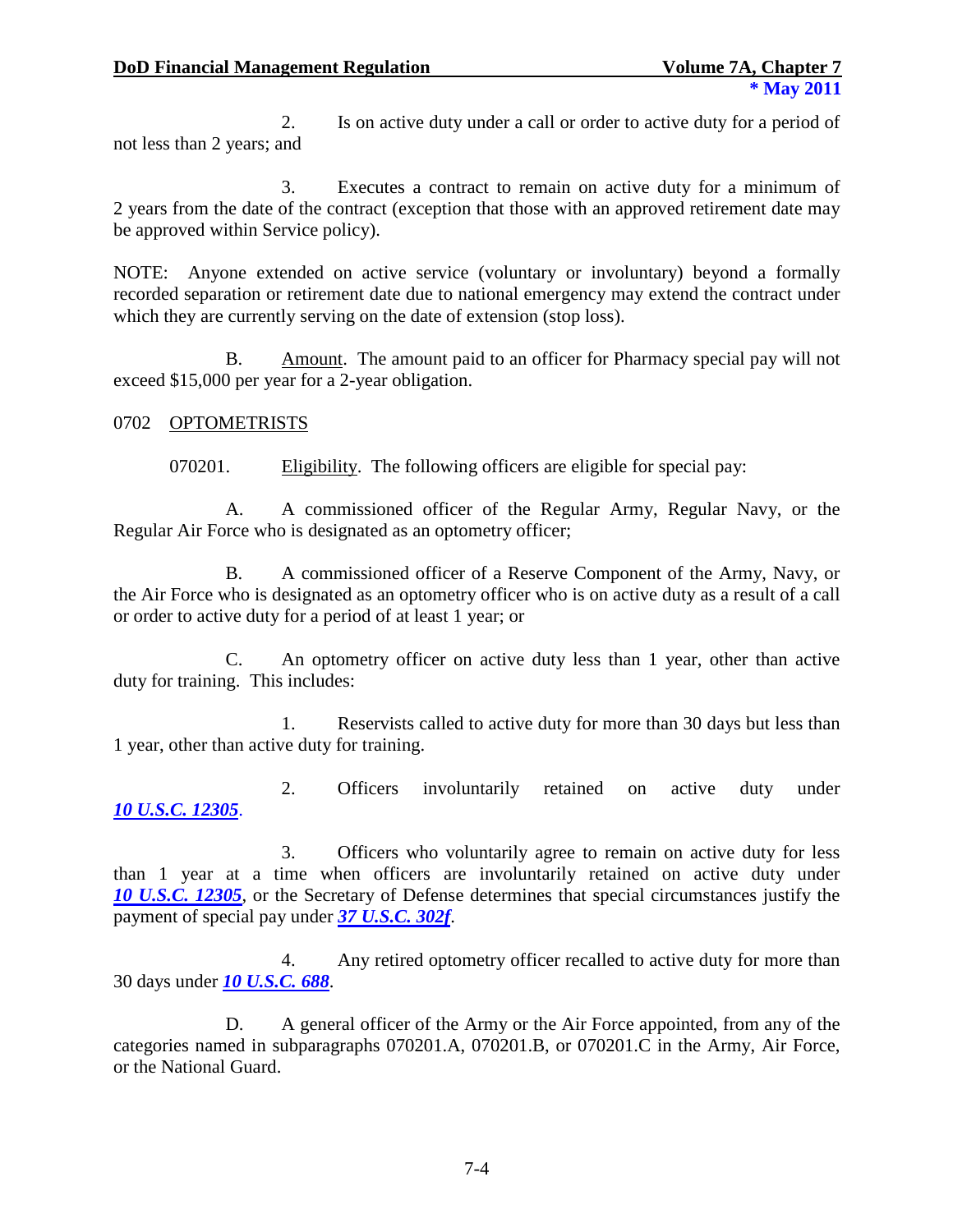070202. Regular Special Pay. An eligible officer is entitled to special pay at the rate of \$100 a month for each month of active duty.

070203. Retention Special Pay. An eligible officer may be paid a retention special pay of not more than \$15,000 for any 12-month period, during which the officer is not undergoing an internship or initial residency training provided the officer:

A. Is entitled to regular special pay under paragraph 070201;

B. Has completed any initial active-duty service commitment incurred for education and training;

C. Is determined by the Secretary concerned to be a qualified as an optometrist; and

D. Either:

1. Executes a written agreement to remain on active duty for a period of not less than 1 year beginning on the date the officer accepts the award of such special pay.

2. Is a reserve officer called or ordered to active duty for more than 30 days but less than 1 year, other than active duty for training;

3. Is involuntarily retained on active duty under *[10 U.S.C. 12305](http://www.law.cornell.edu/uscode/html/uscode10/usc_sec_10_00012305----000-.html)*;

4. Voluntarily agrees to remain on active duty for less than 1 year at a

time when:

- *[10 U.S.C. 12305](http://www.law.cornell.edu/uscode/html/uscode10/usc_sec_10_00012305----000-.html)*; or
- a. Officers are involuntarily retained on active duty under

b. The Secretary of Defense determines that special circumstances justify the payment of special pay under *[37 U.S.C. 302f](http://www.law.cornell.edu/uscode/html/uscode37/usc_sec_37_00000302---f000-.html)*; or

5. Is a retired optometry officer recalled to active duty for more than 30 days under *[10 U.S.C. 688](http://www.law.cornell.edu/uscode/html/uscode10/usc_sec_10_00000688----000-.html)*.

070204. Repayment. An officer who does not complete the period for which the payment was made under subparagraph 070203.D will be subject to the repayment provisions of *[Chapter 2](http://www.defenselink.mil/comptroller/fmr/07a/07a_02.pdf)*.

## 0703 SPECIAL PAY - VETERINARIANS

- 070301. Eligibility
	- A. A commissioned officer: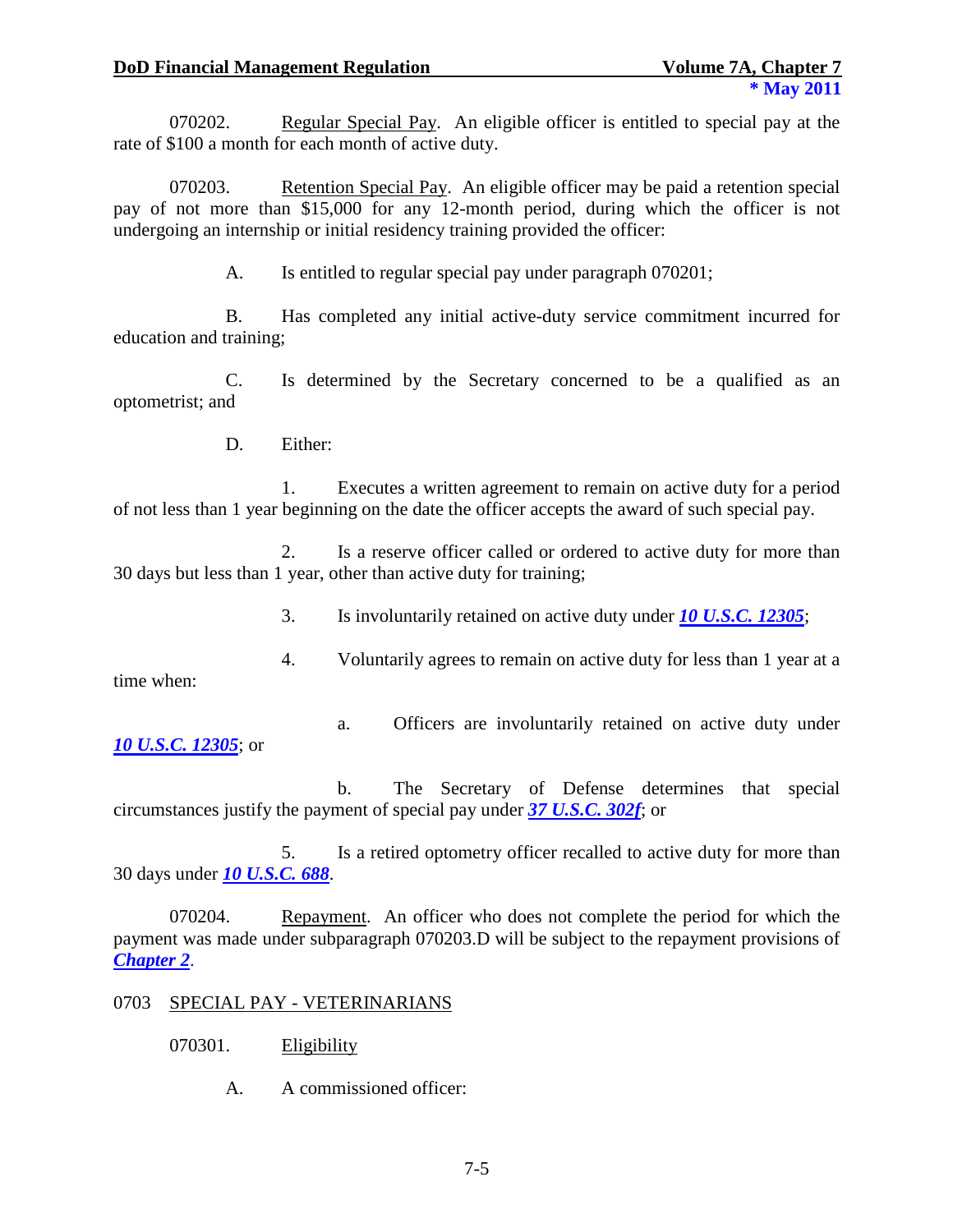1. Of the Regular Army who is in the Veterinary Corps; or

2. Of the Regular Air Force in the Biomedical Sciences Corps who holds a degree in veterinary medicine.

B. A commissioned officer:

1. Of a Reserve Component of the Army who is in the Veterinary Corps of the Army; or

2. Of a Reserve Component of the Air Force, of the Army or the Air Force without specification of Component, or the National Guard, who:

a. Is designated as a veterinary officer; or

b. Is an officer in the Biomedical Sciences Corp of the Air Force and holds a degree in veterinary medicine.

C. The commissioned officers listed in subparagraph 070301.B must also meet one of the following requirements in order to be eligible for a bonus under this section.

1. Be on active duty less than 1 year, other than active duty for training:

2. Be a reserve officer called to active duty for more than 30 days but less than 1 year, other than active duty for training.

3. Be involuntarily retained under *[10 U.S.C. 12305](http://www.law.cornell.edu/uscode/html/uscode10/usc_sec_10_00012305----000-.html)*.

4. Voluntarily agree to remain on active duty for less than 1 year at a time when officers are involuntarily retained on active duty under *[10 U.S.C. 12305](http://www.law.cornell.edu/uscode/html/uscode10/usc_sec_10_00012305----000-.html)*, or the Secretary of Defense determines that special circumstances justify the payment of special pay under 37 U.S.C. 302f.

5. Be a retired officer recalled to active duty for more than 30 days under *[10 U.S.C. 688](http://www.law.cornell.edu/uscode/html/uscode10/usc_sec_10_00000688----000-.html)*.

D. A general officer of the Army or the Air Force appointed, from any of the categories named in subparagraphs 070301.A or 070301.B in the Army, Air Force, or the National Guard.

070302. Special Pay. Each eligible officer is entitled to special pay at the rate of \$100 a month for each month of active duty.

070303. Restriction. Officers cannot receive special pay under this section and the entitlements contained in section 0705 for the same activity, skill, or period of service.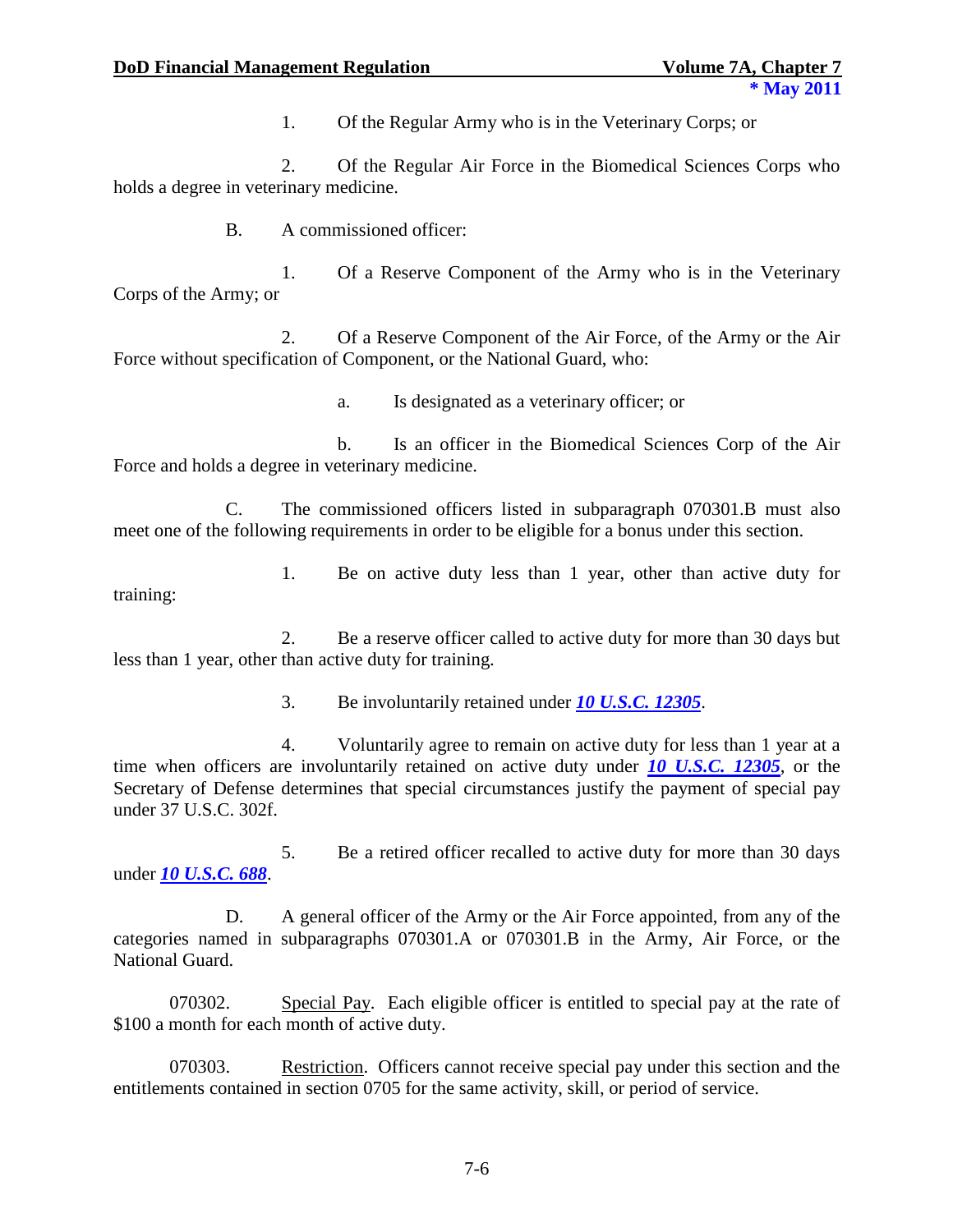### 0704 NON-PHYSICIAN HEALTHCARE PROVIDER BOARD CERTIFICATION PAY

070401. Eligibility. The Secretary concerned may authorize the payment of Non-Physician Healthcare Provider Board Certification Pay (NPBCP) to an officer who is an officer in the Army, Navy, or an officer of the Air Force designated as a Non-Physician Healthcare Provider. The NPBCP may apply to a pharmacist, optometrist, or veterinarian. To be eligible for board certification pay an officer must:

- A. Be a health care provider in a clinical specialty that is privilegeable;
- B. Have a post-baccalaureate degree in their clinical specialty; and
- C. Be certified by a professional board in their clinical specialty.

070402. Amount. The rate of NPBCP to which an officer is entitled shall be paid in equal monthly amounts.

| <b>Years of Creditable Service</b> | <b>Annual Payments</b> |  |
|------------------------------------|------------------------|--|
| Less than 10 years                 | \$2,000                |  |
| At least 10 but less than 12 years | \$2,500                |  |
| At least 12 but less than 14 years | \$3,000                |  |
| At least 14 but less than 18 years | \$4,000                |  |
| 18 or more years                   | \$5,000                |  |

070403. Restriction. Officers cannot receive the NPBCP and the entitlements contained in section 0705 for the same activity, skill, or period of service.

NOTE: Creditable service, for purposes of NPBCP, is defined as all periods of active service after the officer was qualified in the health care provider specialty for which NPBCP is being received.

## 0705 ACCESSION BONUS AND INCENTIVE PAY FOR OFFICERS IN HEALTH PROFESSION - VETERINARIANS

## 070501. Accession Bonus

A. Authorization. The Secretary concerned may pay Health Profession Officers Accession Bonus – Veterinarians to an eligible individual who signs a written agreement on or after November 1, 2008, to serve on active duty or in an active status in exchange for receiving an accession bonus. Based on Service-unique requirements, the Secretary concerned may decline to offer an accession bonus to any specialty that is otherwise eligible or may restrict the length of an accession bonus contract for a specialty to less than 4 years.

B. Eligibility. To be eligible for an accession bonus, an individual must: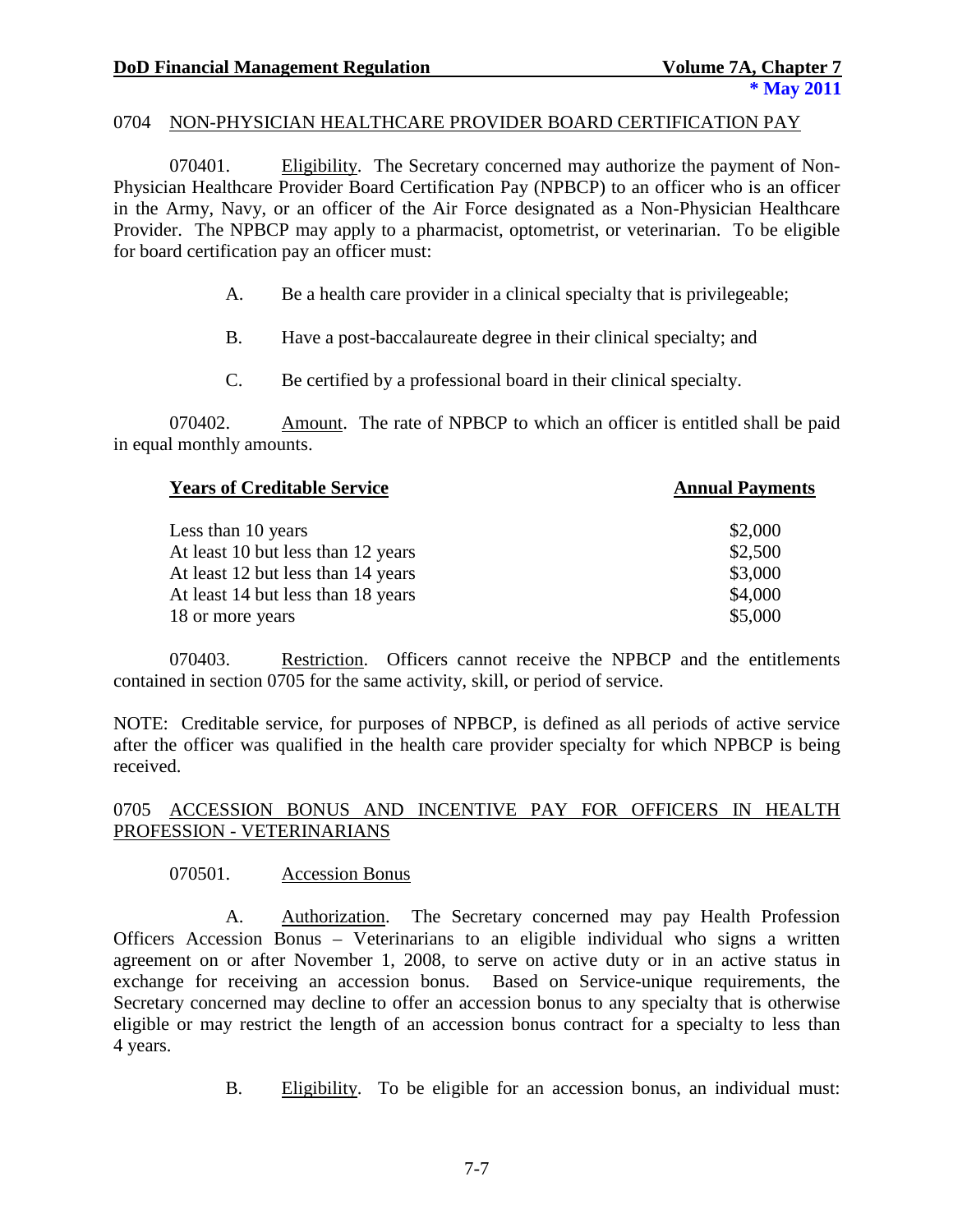1. Be a graduate of an accredited school(s) in his or her clinical specialty.

2. Be fully qualified to hold a commission or appointment as a commissioned officer in an Active or Reserve Component.

3. Execute a written agreement to accept a commission or appointment as a veterinarian of the Army, the Navy, or the Air Force to serve on active duty or in active-duty status for a period of not less than 2 consecutive years. An individual who currently holds an appointment as a veterinarian in either the Active or Reserve Component is not eligible for an accession bonus. A former veterinary officer who no longer holds an appointment or commission and is otherwise qualified and eligible must have been discharged from any uniformed service at least 24 months prior to execution of the written agreement to receive an accession bonus.

4. Have completed all mandatory service obligations, if financial assistance was received from DoD in order to pursue a course of study as a veterinarian. This includes, but is not limited to, participants and former participants of the Reserve Officers Training Corps, Armed Forces Health Professions Scholarship Program, and Financial Assistance Program.

5. Possess an unrestricted license (or an approved waiver) and be qualified a veterinarian.

C. Amount. Veterinarians, who meet the conditions under subparagraph 070501.B, are eligible for an accession bonus of \$5,000 for a 4-year written agreement entered into during Fiscal Year (FY) 2010. The accession bonus may be paid in a lump sum, in monthly payments, or in periodic installments, as determined by the Secretary concerned.

D. Restriction. Officers cannot receive a Health Profession Officers Accession Bonus and the entitlements contained in section 0703 for the same activity, skill, or period of service.

NOTE: During the discharge of the service obligation associated with an accession bonus, individuals are eligible for Incentive Pay and Board Certification Pay. Any additional obligation incurred by these pays shall be served concurrently.

070502. Incentive Pay

A. Eligibility. To be eligible for Incentive Pay, a veterinary officer must:

1. Have completed specialty qualification before October 1, 2008.

2. Sign a written agreement to remain on active duty or in an active status in the Selected Reserve of the Ready Reserve in a designated health profession specialty for a period of not less than 1 year beginning on the date the contract is signed.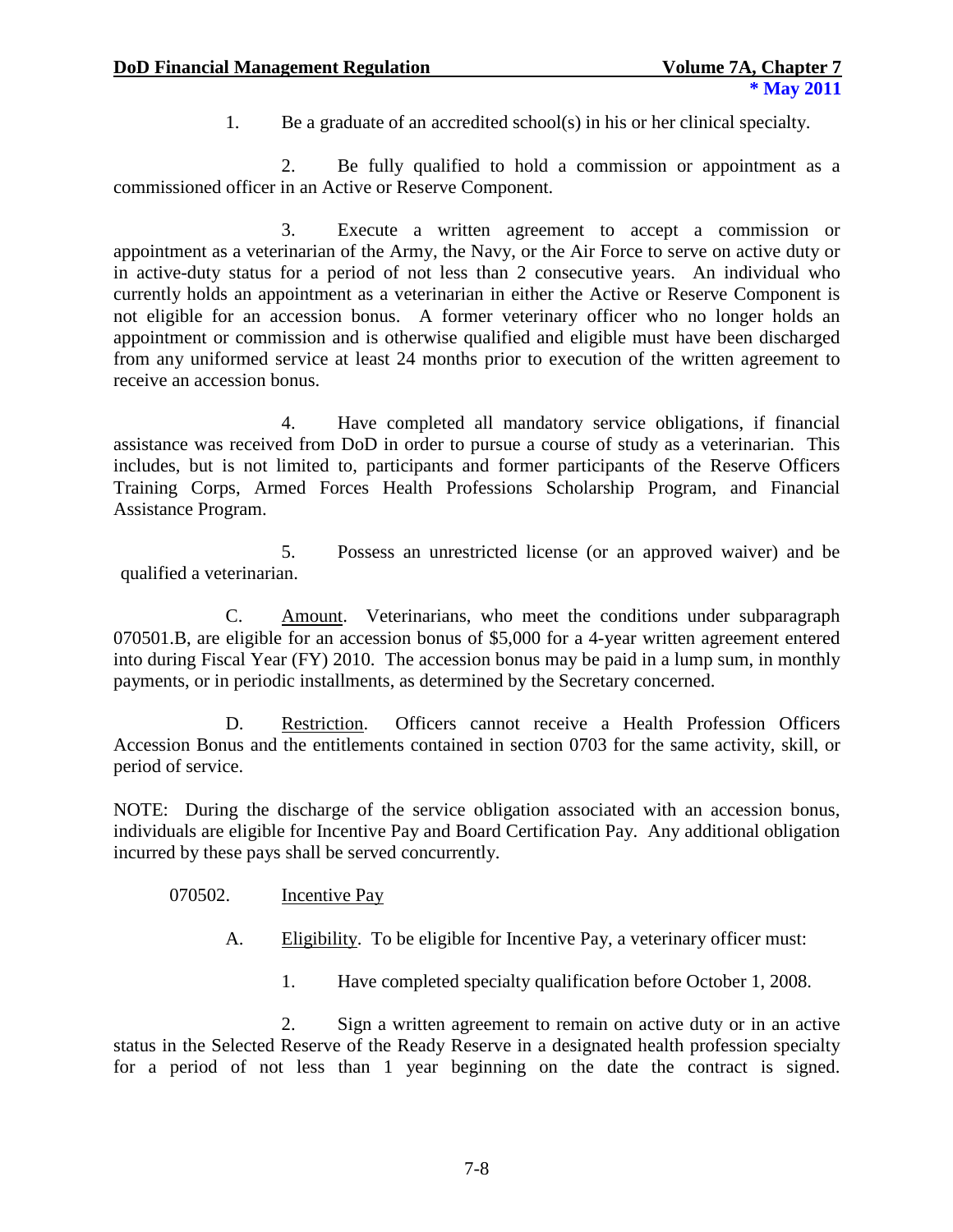3. Also be a veterinarian, possessing an unrestricted license (or approved waiver) and be qualified in his or her specialty. Subject to acceptance by the Secretary concerned, a veterinarian must be currently credentialed and privileged at a military treatment facility in the specialty for which the incentive pay is to be paid. The Secretary concerned may also approve recommendations for incentive pay payments to fully qualified veterinarians assigned to positions requiring a substantial portion of time performing military-unique duties under adverse conditions or in remote locations outside the United States, or that preclude the ability to spend appropriate time in a clinical setting.

B. Amount. A licensed veterinarian, who meets the conditions of subparagraph 070502.A and signs a contract beginning on or after July 23, 2009, is eligible for incentive pay in the annual amount of:

- 1. \$2,500 for entry-level pay;
- 2. \$2,500 while in training;
- 3. \$5,000 when board eligible; or
- 4. \$5,000 when fully qualified.

NOTE: The veterinarian incentive pay must be paid in monthly payments.

C. Restriction. An officer is not eligible to receive Health Professional Officers Incentive Pay if they have signed an agreement to receive the entitlements contained in section 0703.

## D. Agreement

1. Not Under Retention Bonus Agreement. Subject to acceptance by the Secretary concerned, a veterinarian who is eligible for, but not obligated under, an existing retention-bonus agreement and who is no longer obligated under a previous incentive-pay agreement, may enter into a new 1-year incentive-pay agreement at the rate expressed in subparagraph 070402. Incentive-pay agreements must be for at least 1 year and cannot be prorated. Termination of a current incentive-pay contract prior to its expiration can only be done in conjunction with execution of a new retention-bonus contract.

2. Under Retention Bonus Agreement. Veterinarians who enter a retention-bonus contract may also enter an incentive-pay contract for the same specialty at the amount in paragraph 070402. Veterinarians who elect this option shall continue incentive-pay eligibility at that rate for each active year of the retention-bonus contract. Any renegotiation of either the retention bonus or incentive pay shall require signing a new retention-bonus contract at the annual rate in effect at the time the new contract is signed with an equal or longer obligation.

E. Completion of Qualifying Training. Incentive pay shall not be paid during the same FY in which the qualifying training is completed. If the qualifying training is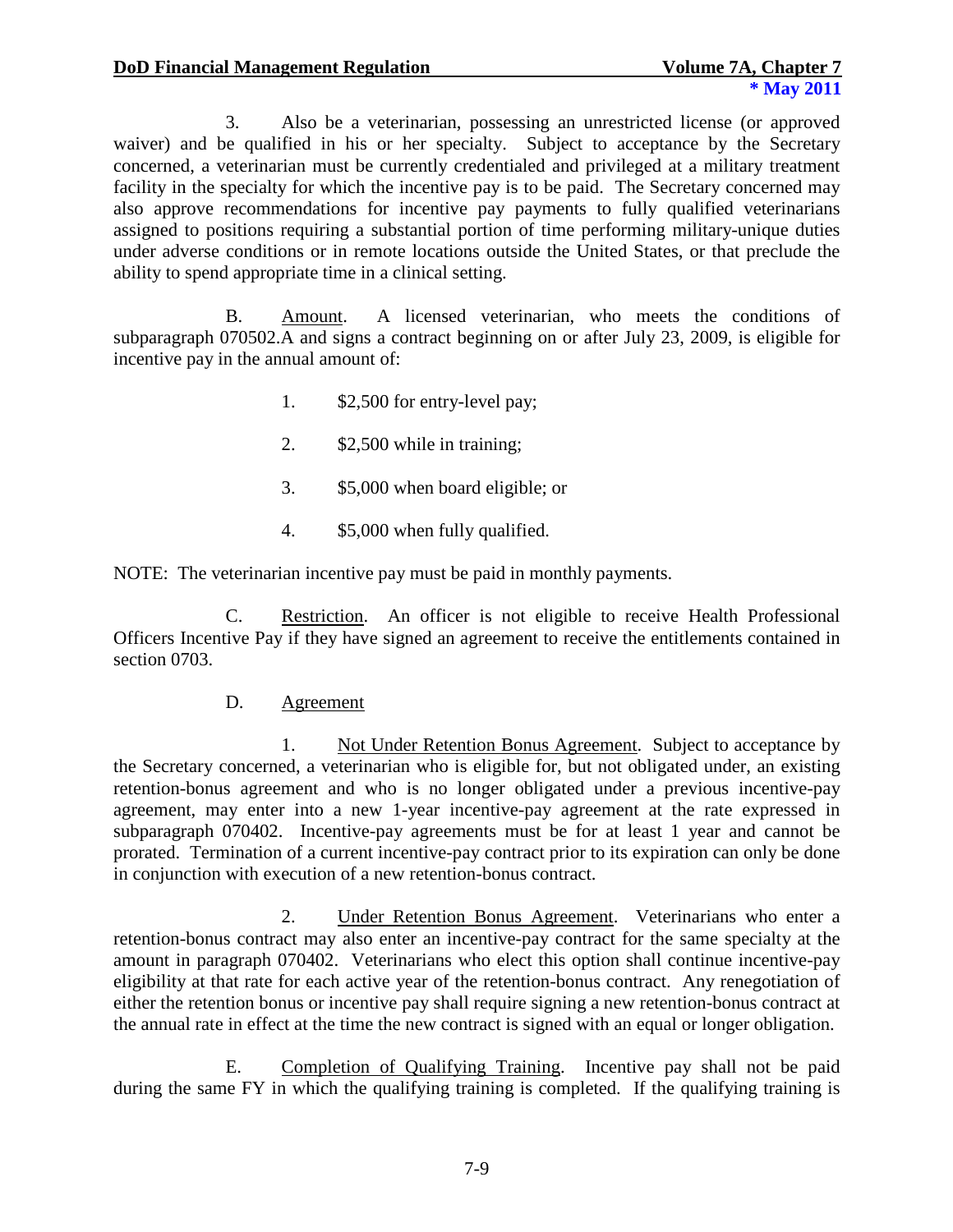completed out of cycle (at a time prior to the end of June) and it is not the fault of the veterinary officer, the Secretary concerned may authorize its Surgeon General to approve incentive pay during the same FY in which the qualifying training is completed. The effective date of incentive pay shall be calculated from the completion of the qualifying training, plus 3 months.

- 070503. Retention Bonus
	- A. Eligibility. To be eligible for a retention bonus, a veterinary officer must:
		- 1. Be below the grade of O-7.

2. Have at least 8 years of creditable service as an officer in the respective specialty; have completed any active-duty service commitment incurred for medical education and training; or have completed all active-duty service obligations for accession bonus.

3. Have completed initial training before October 1, 2008.

4. Have signed a written agreement to remain on active duty as a veterinarian for a period of 2, 3, or 4 years, and is accepted by the Secretary of the Military Department concerned.

NOTE: Based on Service-unique requirements, the Secretary of the Military Department concerned may decline to offer retention bonus to any specialty that is otherwise eligible or may restrict the length of a retention-bonus contract for a specialty less than 4 years.

B. Prior Multiyear Pay. Subject to acceptance by the Secretary of the Military Department concerned, a veterinarian with an existing multiyear pay or with a retention-bonus contract may request termination of that contract to enter into a new retentionbonus contract with an equal or longer obligation at the retention-bonus annual rate in effect at the time of execution of the new retention-bonus contract. The new obligation period shall not retroactively cover any portion or period that was executed under the old contract.

C. Amounts. Annual payment amounts for multiyear retention-bonus contracts shall be in the amounts of:

- 1. \$2,500 for a 2-year obligation;
- 2. \$3,750 for a 3-year obligation; or
- 3. \$5,000 for a 4-year obligation.

NOTE: The retention bonus may be paid in a lump sum or periodic installments.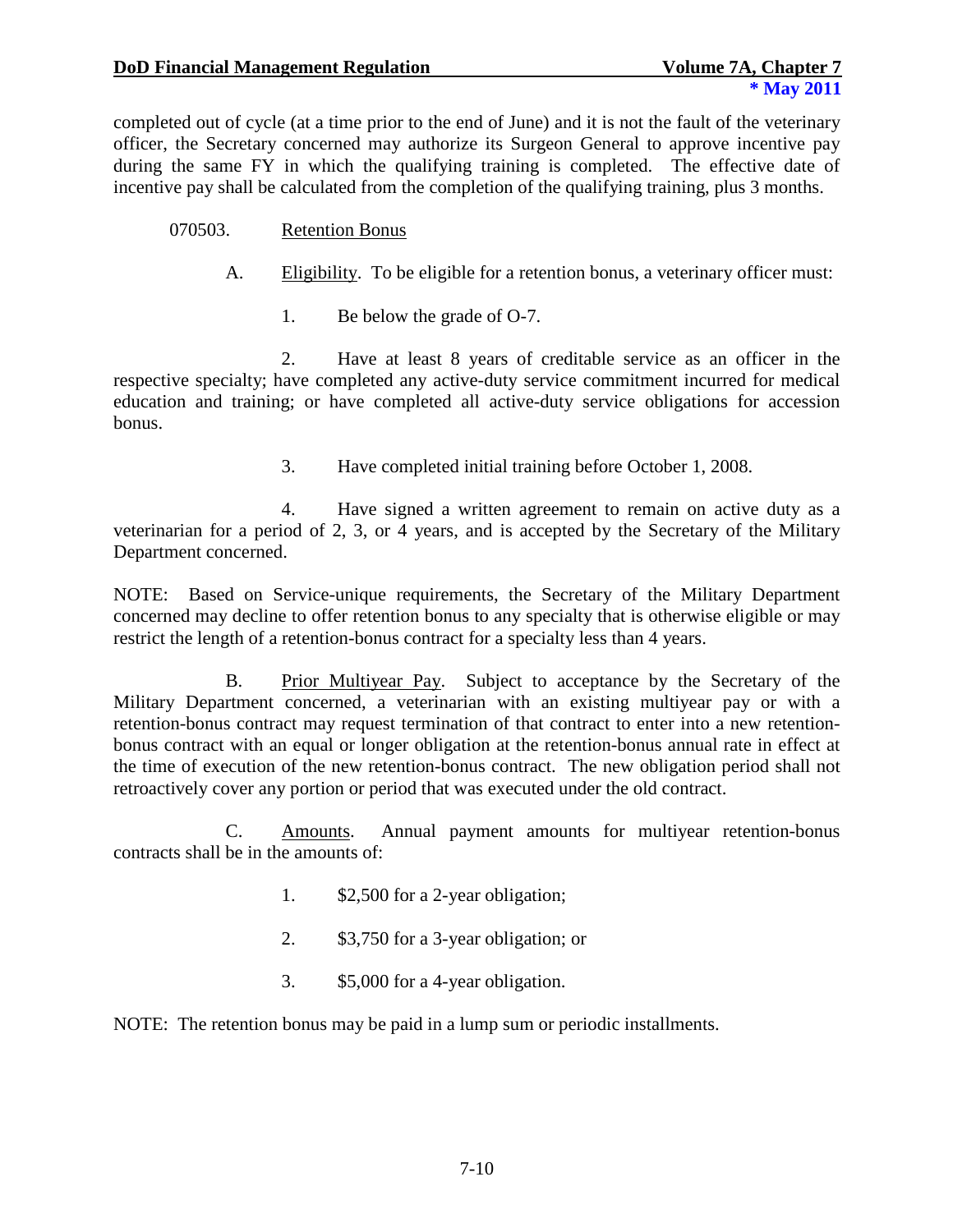D. Restriction. Officers cannot receive a Health Profession Officers Retention Bonus and the entitlements contained in section 0703 for the same activity, skill, or period of service.

### 070504. Board Certification Pay

- A. Eligibility. To be eligible for board certification pay, an officer must:
	- 1. Have a post-baccalaureate degree in his or her clinical specialty.
	- 2. Be certified by a professional board in his or her clinical specialty.

3. Sign a written agreement to remain on active duty or in an active status in the selected reserves of the Ready Reserve in a designated health profession specialty for a period of not less than 1 year beginning on the date the contract is signed.

#### B. Certification Interrupted by Contingency Operations

1. Veterinarians whose attainment of board certification is interrupted by contingency operations are eligible for retroactive board certification pay when:

a. Eligibility requirements in subparagraph 070504.A are met.

b. The veterinarians complete the board certification or recertification requirements before the end of the 180-day period following deployment (or any time adjustment directed by the Secretary of Defense).

2. The retroactive board certification pay shall begin on the date on which the member was deployed in support of a contingency operation and shall end on the date of obtaining the certification or recertification, or 180 days post-deployment, whichever is shorter.

C. Amount. Veterinarians meeting the conditions in subparagraph 070504.A are eligible to receive board certification pay at the annual rate of \$6,000 paid in equal monthly amounts.

D. Restriction. Officers cannot receive a Health Profession Officers Board Certification Pay and the entitlements contained in section 0703 for the same activity, skill, or period of service.

070505. Repayment. An officer who receives a bonus or incentive pay under section 0705 and fails to fulfill the service conditions specified in the written agreement for the bonus or incentive pay will be subject to the repayment provisions of *[Chapter 2](http://www.defenselink.mil/comptroller/fmr/07a/07a_02.pdf)*.

**\*** 070506. Duration of Authority. Unless authorized by the Congress, no agreement under this section may be entered into after December 31, 2011.